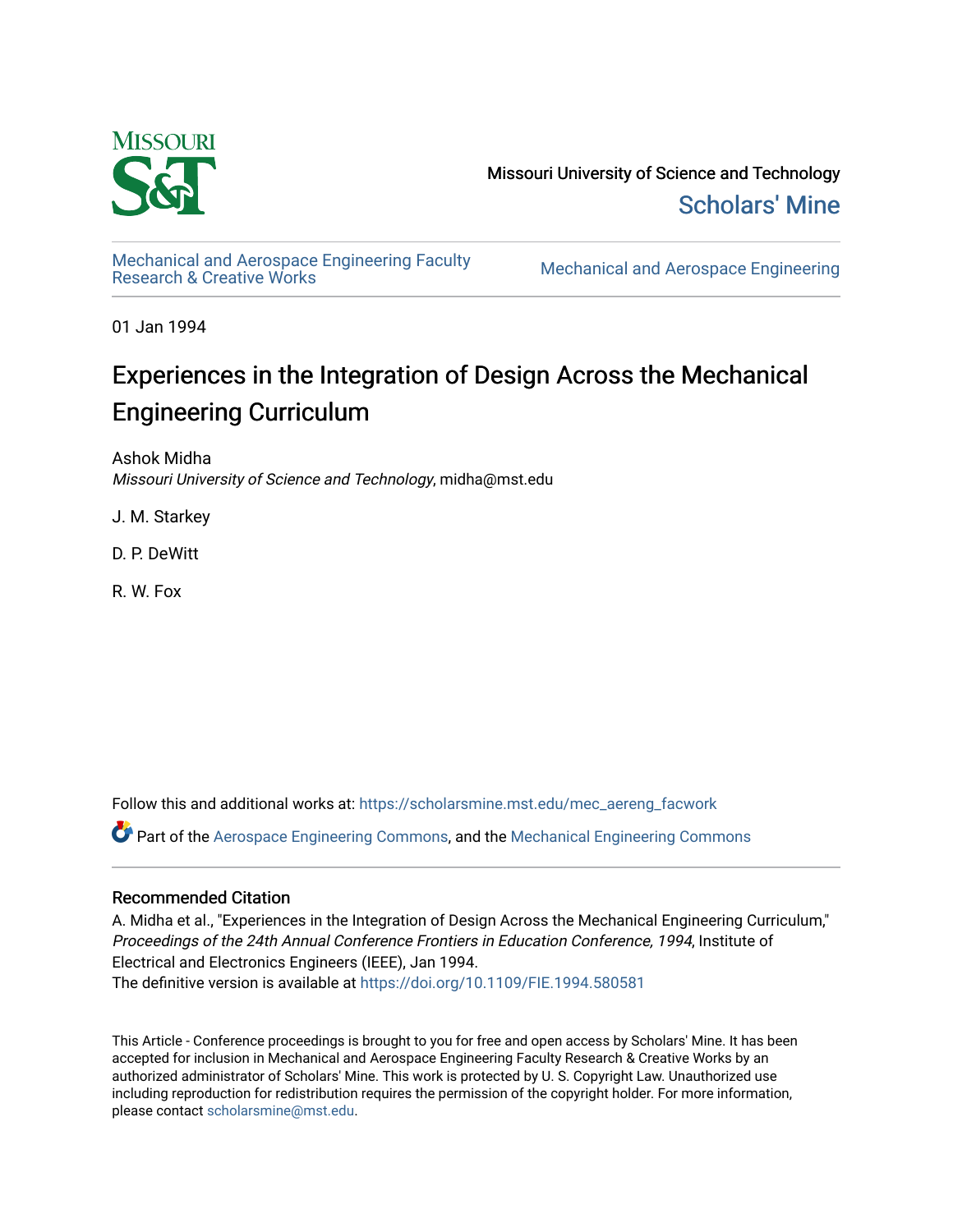# **Experiences in the Integration of Design Across the Mechanical Engineering Curriculum**

# **ABSTRACT**

The Faculty of the School of Mechanical Engineering at Purdue University have effected a major change in the Purdue Mechanical Engineering program by integrating design throughout the curriculum. In doing *so,* a significant level of faculty interaction has been achieved **as**  well. The goals of the curriculum revision **are:** (1) to improve student skills in how to solve open-ended design problems, **(2)** to reduce the core of the curriculum to allow flexibility in course selection, and allow time for solving design problems, **(3)** to improve student skills in team work and communications, and **(4)** to improve student skills in using computers **as** tools for solving engineering problems.

Reduction of the core allowed the addition of a sophomore comerstone design course. **This** cornentone course teaches students how to solve open-ended problems, bridging the gap between solution strategies that are effective for the science and mathematics courses, and those needed to solve open-ended engineering problems. The design fundamentals taught in the cornerstone course are applied in the core courses, such **as** heat transfer, thermodynamics, instrumentation, and machine design. The senior design experience comes primarily from a design elective and the capstone design course.

This paper presents an overview of the curriculum revision process, and the changes which resulted from it. It also discusses the issues associated with infusing design projects into core courses which have traditionally focused on teaching engineering science fundamentals. Plans for the future evolution of the curriculum **are** also discussed.

#### **BACKGROUND**

In 1989, the faculty of the Purdue University School of Mechanical Engineering began an extensive study of its academic program, with particular focus on the integration of design throughout the program. The self-study process revealed that, although the School's graduating seniors were very strong in fundamentals pertaining to the engineering sciences (approximately 98% of the students who take the Engineer-In-Training exam pass it), they had little knowledge of design theories, and they had little experience applying them. They also had little

# **Dr. John M. Starkey, Dr. Ashok Midha Dr. David P. DeWitt, Dr. Robert W. Fox**

understanding of the product realization process, that is, the context in which design problems are often encountered.

Many of the faculty also observed that students tended to view problems **as** having unique solutions and solution paths, and that students tended to solve problems by matching examples they have previously seen, rather than by applying fist principles. Students were also perceived to lack an experience base upon which to build in later courses because they had little exposure to mechanical or thermal systems before entering the program.

Based on the results of the self-study, the faculty concluded that a new philosophy needed to be instilled in the students. Students must be taught in an environment that forces them to become logical problem-solvers, not just imitators and pattem-matchers. They must be made aware of the central role of the designer in the product realization process and the notion of the designer **as** an integrator of solutions to a complicated array of conflicting goals and constraints. Students must recognize that, to be effective, the designer must not only meet the functional requirements of the product, but also accommodate all the constraints imposed by the marketing, legal, economic, and manufacturing business groups.

It was clear that change this significant could not be achieved in a single course. An open-ended problemsolving mind-set must come from a common theme that permeates the curriculum. Consequently, the faculty set out to infuse this design philosophy throughout the curriculum, through instruction in the design process as well **as** experience solving realistic open-ended problems. For a curriculum already intense in workload, this would require broad-scale revisions in all courses.

#### **THE REVISION PROCESS**

The School of Mechanical Engineering at Purdue is composed **of** approximately **55** faculty members, grouped into six areas according to teaching responsibilities. These are design, fluid mechanics, heat transfer, solid mechanics, system measurements and controls, and thermodynamics. Since the integration of curricular content throughout the school is one of the charges of the Curriculum Committee (composed of representatives from each of these areas), the Committee was charged with the task of spearheading the curriculum change.



**1094 Frontiers in Education Conference 464** 

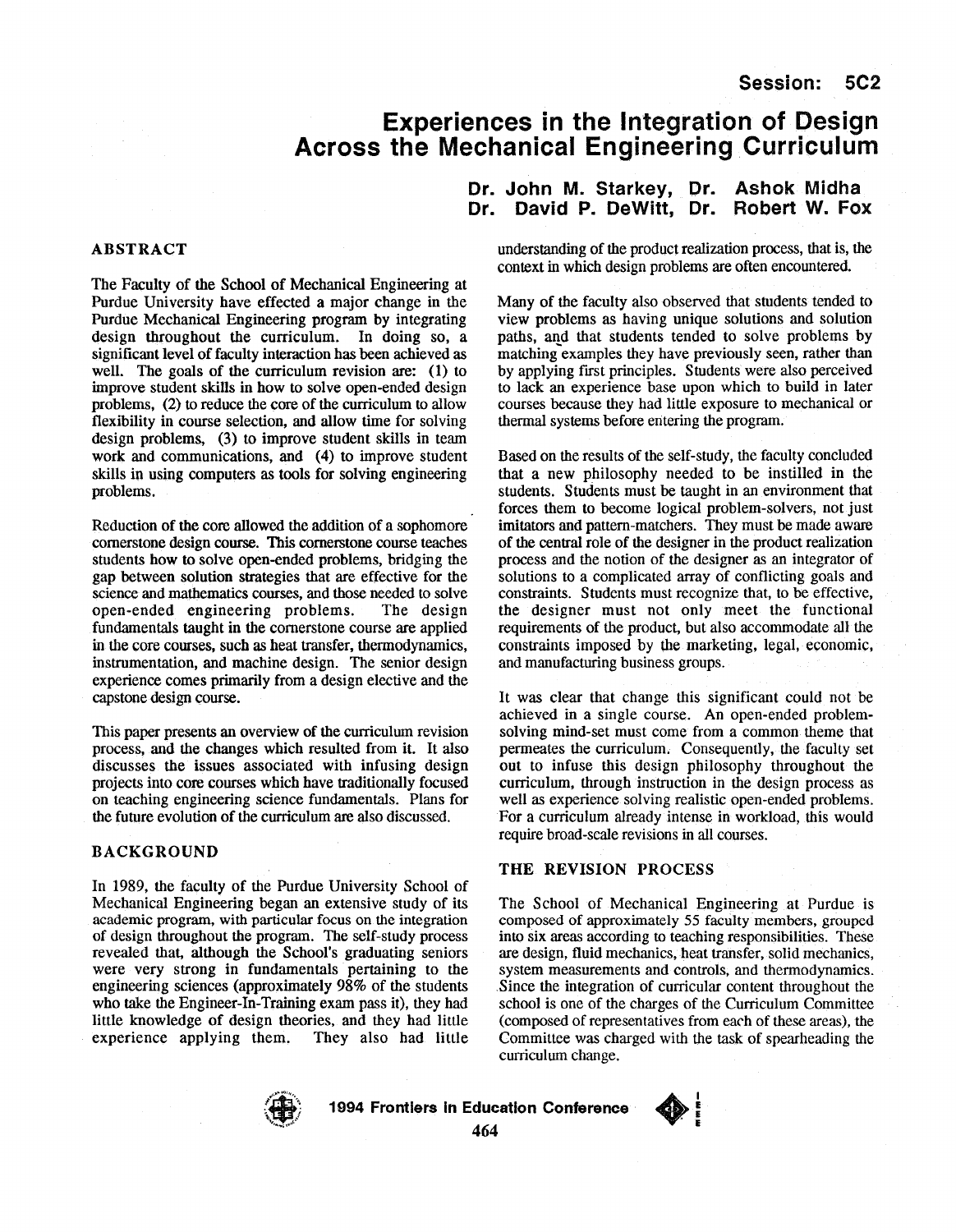The key challenge for the Committee was to make room in the existing curriculum for the new approach, and for more project work. To do this, material had to be removed from the core courses (those required of all undergraduate mechanical engineering students). This required the committee members to prioritize material outside of their areas of representation, which encouraged everyone on the committee to study the content and approach in all of the required courses. This was a healthy, though at times tedious, exercise.

Though the Curriculum Committee spearheaded the revision process, all faculty members were involved. Weekly academic **area** meetings were held to generate input to the Committee, and to respond to proposals coming from it. In addition, the entire Mechanical Engineering faculty met several times in informal settings during which members were encouraged to freely express their views.

**As** a result, the faculty became more aware of what their colleagues were teaching and how it affected their own courses. In addition, a heightened sense of the need for integrating the curriculum grew, along with the will to bring it about. **A** sense of loyalty to the overall mission of the school prevailed over any parochial interest that some faculty members may have held for the subject matter in their own academic area.

# **THE REVISED CURRICULUM**

[Tables](#page-4-0) **1** and 2 show the old and new curricula, respectively. The most significant change is the reduction of the core material by a total of 12 credits while maintaining integrated course sequences in the three major subject areas of: (1) Mechanics, Materials, and Mechanical Design, (2) Thermal and Fluid Sciences, and (3) Systems, Measurement, and Control. **A** follow-on course is available in each of these three areas, and students are required to complete two of the three follow-on courses **as**  restricted electives. Other significant changes include: the introduction of communications material in the seminar course, **ME** 290, moving the strength of materials course, CE 273, to the 5th semester (closer to the courses in which that material is used), and the addition of a design elective in the 8th semester. The design elective must be chosen from a list of courses which have 50% or more design content.

# **Integration**

Less obvious from the course listings in the tables is the more significant change in the material presented in the courses, and the integration of the courses. Reduction of the core allowed the addition of a sophomore cornerstone design course, **ME** 263, to complement the senior capstone course, ME 463, and the senior design elective. This cornerstone course teaches students how to solve openended problems and bridges the gap between solution

strategies frequently used in science and mathematics courses, and those needed to solve open-ended engineering problems. The goal of the course is to teach fundamental principles for solving design problems, with special emphasis on communications and integrated use of computer tools in the design process. Exposing students to design theory in the context of their semester-long project experience is the key to the success of the sophomore course. Typical projects include: a Typical projects include: a supplemental *car* heater to comfort drivers until the engine heater is warm, a quick cooler for **warm** beverages, a product to demonstrate physics principles for college instructors, and a high-pressure water toy for 12-year-old children. Further details of the course have been presented in Starkey, et. al. (1994).

The foundation of design fundamentals laid in the cornerstone course, ME 263, are built upon in the core courses. Projects are given which require a blending of design process skills emphasized in the sophomore course with basic understanding of the engineering science fundamentals taught in these core courses. The design projects also add relevance to the engineering science content in the core courses.

In the heat and mass transfer course, MIE **315,** for example, design has been integrated through two major themes (Schoenhals, et. al., 1994): the involvement of an *industrial sponsor* to provide a topic for a design-type project and to interact with the student engineers, and extensive laboratory *and teaming* experiences. The laboratory experience has been expanded in three ways: (1) experiments which require the students, working in two-, or at most three-person teams, to define the objectives, (2) experiments which allow for use of microcomputer skills acquired in earlier instructional laboratory courses (King, et. al., 1994), and, perhaps most important, (3) experiments, many of several weeks duration, which are an integral component of the industrial sponsor's project-type assignment.

Topics for the design assignment during the past semesters have included: a cooling system for a dynamic braking power sink in an electric vehicle, a cryogenically cooled condenser for the recovery of methylene chloride vapor from an industrial waste gas stream, a thermal process for curing an organic **film** on a torque-converter plate, and the development of a thermal model and related convection coefficients to estimate time-to-defrost an automotive windshield. The design assignments usually were six to seven weeks long and involved at least three laboratory experiments in order to generate design information. For the automobile defroster project, for example, a convection correlation for a windshield was determined experimentally.

The senior design experience comes primarily from the design elective and the capstone design course, ME 463. The design elective, selected from a group of courses such



**1994 Frontiers in Education Conference** 

**465**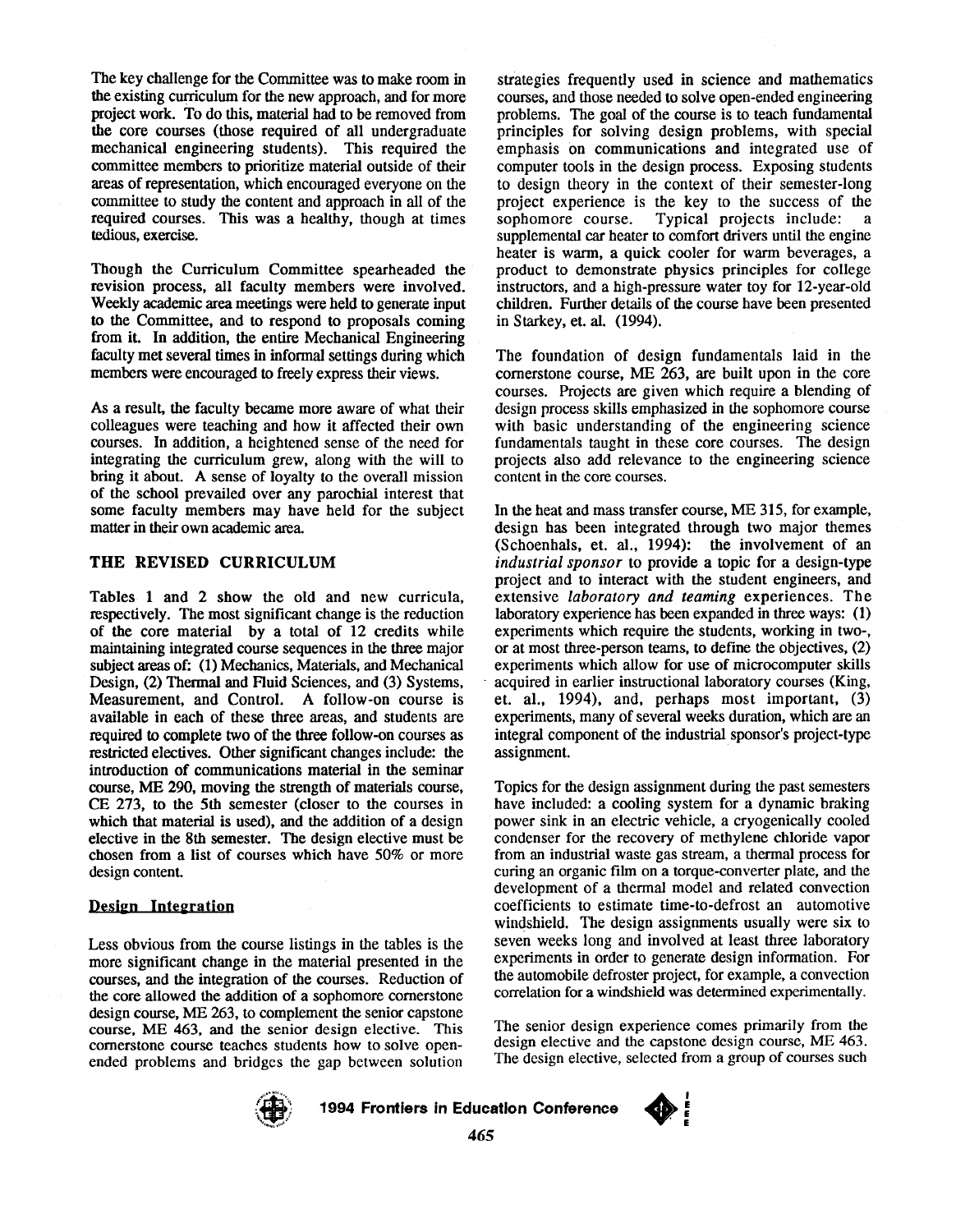as The Product Realization Process, Design for Manufacturability, Thermal Systems Design, and Engineering Design Using Modem Materials, allows students to broaden their background in design. Students *can* customize their curriculum by selecting from this list of courses. The open-ended problem solving philosophy introduced in the sophomore course, and reinforced in the required core courses, is embraced in these electives **as**  well.

Because of the integrated design experiences through out the core curriculum, students taking the capstone design course, Engineering Design (ME 463), more fully appreciate the role of the designer **as** an integrator. Therefore, the projects in the capstone course cover a broader range of technology, involve greater industrial participation, and deal with more multidisciplinary issues (Visser and Midha, 1993). For example, a recent project, involving design **of** an automated blood analyzer, was developed in cooperation with a major medical instrument manufacturer. Project teams were composed of students from Mechanical Engineering and the Industrial Design Division of the Visual and Performing *Arts* Department at Purdue. This combination allowed students to address aesthetic and human factors requirements as well as technical issues related to mechanisms, heat transfer, and measurement and control.

These interdisciplinary projects better apprise students of potential benefits **as** well **as** operational difficulties of concurrent design methods in product development. They not only provide a fertile ground for innovation and creativity in design, but expose the students to an accelerated product development schedule **as** well.

#### **Communications and Computers**

Paralleling the integrated design experience, the curriculum also provides **an** integrated experience in communications and computing. Sophomores are taught communication skills in a seminar course, **ME** 290, and in the comerstone course, ME 263. Oral and written **reports** are critiqued in these courses, so that **skills** are honed and expectations are set for the core courses which follow. Technical reports are part of the design experience in the core courses and in the capstone design course, **ME** 463. The faculty have taken on the responsibility of integrating the communications emphasis into the design projects, and a full-time communications coordinator has been hired to develop fundamental material on communications to present to the students.

Computer skills are essential for the engineers of the 21st century, but not at the expense **of** fundamentals. The challenge has been to develop the skills needed to translate engineering problems into useful computer models. While sophisticated computer software is available to the students for advanced problem-solving, the instructional focus in

the sophomore and junior courses is on tools that are simple to use, yet powerful and affordable. This approach allows them to focus on the integration of the computer tools into the engineering problem solving process, rather than striving to gain mastery of specific computer programs.

### **FUTURE DEVELOPMENTS**

Fully implementing these changes in the curriculum has taken several years. Students enter the new curriculum at the sophomore year in the cornerstone course. Since the first offering of the sophomore course was in Fall 1992, the first students to graduate from the new program will do so in Spring 1995. Consequently, a remaining task is to complete the development of revisions to the senior level courses, particularly the design electives.

**A** second issue for future development is the reduction of the workload in the new courses. Open-ended problems which require the students to work in groups, to create and evaluate alternative solutions, and to make difficult decisions, take more time than the more traditional singlesolution problems they replace. The tendency is to put open-ended problems everywhere, especially when developing new courses and trying out new ideas. The challenge now is to coordinate the projects among the courses *so* that there are enough open-ended problems to teach the students how to solve them, without overburdening them with work.

Finally, the curriculum committee is in the process of developing an appropriate instrument to survey graduates to determine the effectiveness of the program in preparing students for **an** engineering career and to seek input for continued curriculum improvement.

# **SUMMARY**

The faculty of the School of Mechanical Engineering at Purdue has developed an integrated design curriculum for the 21st century. Keys to innovation have been faculty acceptance of the need for change in mechanical engineering education, willingness to participate in new course development, and willingness to teach across traditional subject boundaries. The result is an adaptable curriculum producing graduates with a sound knowledge **of**  engineering fundamentals and the ability to apply them to open-ended design problems.

# **REFERENCES**

King, G.B., R.D. Evans, D.P. DeWitt and P.H. Meckl, 1994, "Curriculum-wide Systems Programming Environment for Mechanical Engineering Instructional Laboratories," Session 4C1, **ASEE** Frontiers in Education Conference, San Jose, November 1994.

> **I E**

**e** 



**E 1894 Frontiers in Education Conference 466**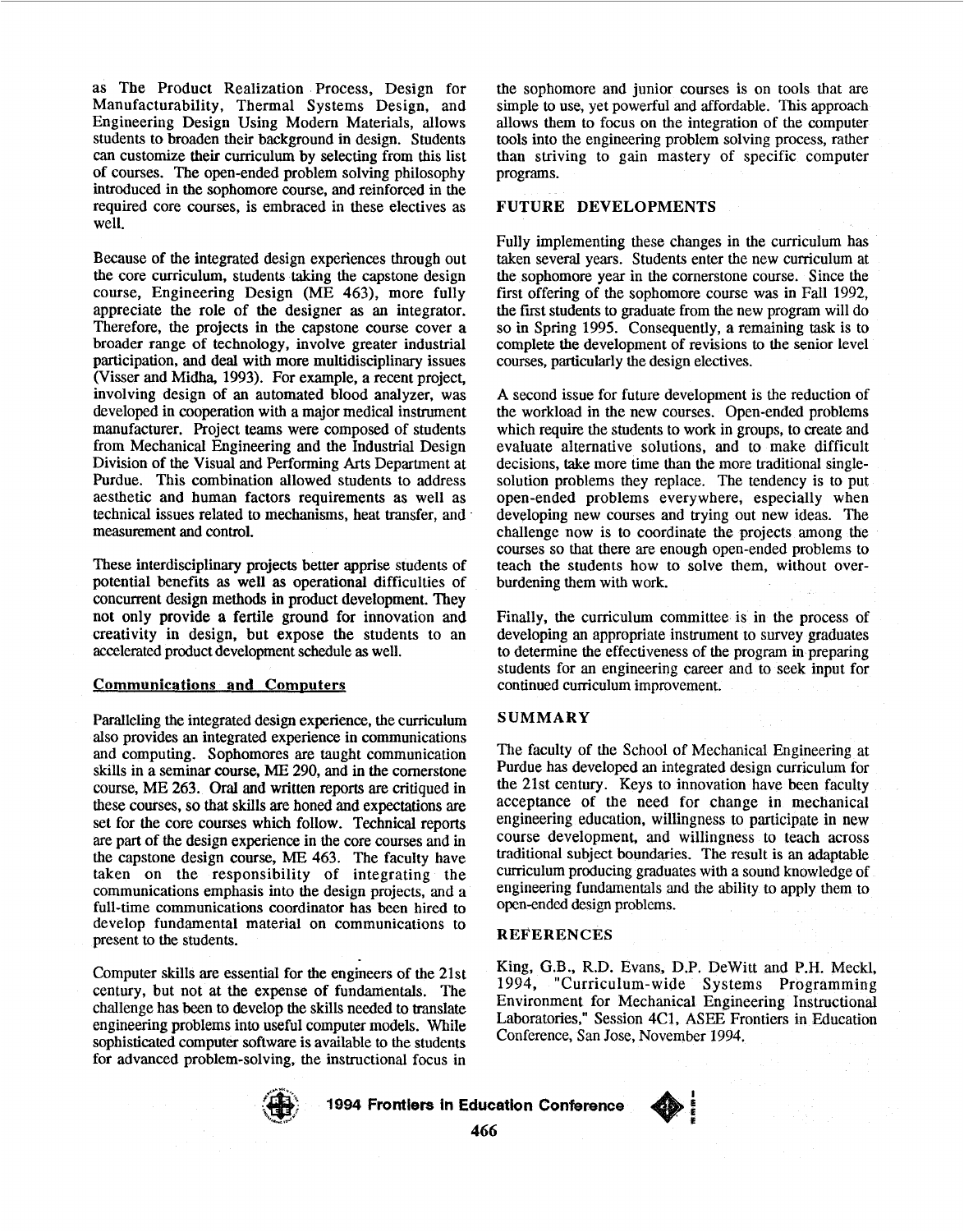<span id="page-4-0"></span>Schoenhals, R.J., and D.P. DeWitt, 1994, "Integrating Fundamentals and Industrial Applications in a Heat Transfer Course," Session 5C2, ASEE Frontiers in Education Conference, San Jose, November 1994.

Starkey, J.M., S. Ramadhyani, and R.J. Bernhard, 1994, "A Cornerstone Course on Solving Open-Ended Problems for Sophomores in Mechanical Engineering at Purdue

University," ASEE Journal of Engineering Education, to appear in October.

Visser, S., and A. Midha, 1993, "Parallel Design at Purdue: ME and ID Team Up," Design Research Collaboration: Interdisciplinary Approach to Design Education, (Eds.: W. Bullock and G.E. Lewis), 1993 Conference on Design Education, Industrial Designers Society of America, Atlanta, Georgia, pp. 245-249.

Table 1 The Old Curriculum (1990)

#### **FRESHMAN YEAR** 32 credit hours as prescribed by Freshman Engineering SOPHOMORE YEAR **Fourth Semester Third Semester** (3) General Education Elective (3) General Education Elective (4) MA 261 (Multi-variate Calculus) (4) MA 262 (Linear Alg. & Diff. Eq.)  $(3)$  PHYS 241 (Electricity & Optics) (3) CE 273 (Mech. of Materials) (3) ME 274 (Basic Mechanics II)  $(3)$  ME 200 (Thermodynamics I) (3) EE 201 (Linear Circuit Anal.) (3) ME 270 (Basic Mechanics I) (1) EE 207 (Elect. Meas. Tech.) (0) ME 290 (Mech. Engr. Seminar) 16 17 **JUNIOR YEAR Sixth Semester Fifth Semester** (3) General Education Elective (3) General Education Elective (3) ME 302 (Thermodynamics II) (4) ME 310 (Fluid Mechanics) (4) ME 315 (Heat & Mass Transfer) (4) ME 360 (Mechanism Design) (3) ME 385 (Instr. & Model. Phys. Sys.) (3) ME 375 (Model & Anal. Phys. Sys.) (3) Electrical Engineering OR Mathematics Elective (3) MSE 230 (Struc. & Prop. Materials) 16  $17$ **SENIOR YEAR Eighth Semester Seventh Semester** (3) General Education Elective (3) General Education Elective (6) Technical Electives (4) ME 460 (Design for Strength  $\&$ (3) Free Electives **Reliability**) (3) ME 463 (Engineering Design) (3) ME 475 (Automatic Control Systems) (6) Technical Electives 15 16 Minimum total credit hours required - 129. Notes: 1. General Education Electives include selected courses in Humanities and Social Sciences. 2. Technical Electives include non-required ME courses at the senior or graduate level (400 and 500 level courses) as well as courses from other Schools of Engineering.



1994 Frontiers in Education Conference